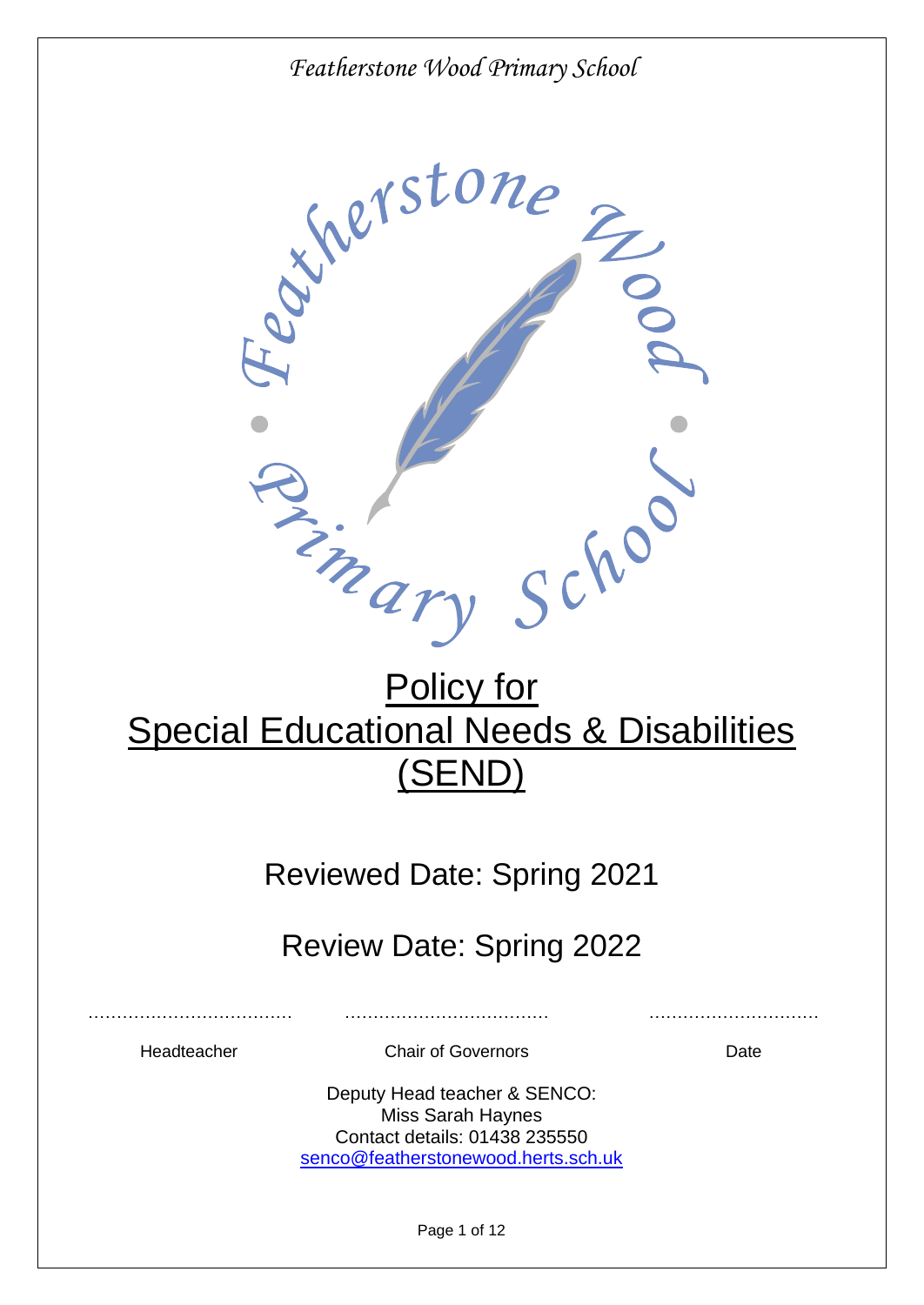This policy complies with the statutory requirement laid out in the SEND Code of Practice 0-25 (September 2014) 3.65 and has been written with reference to the following guidance and documents:

- Equality Act 2010: advice for schools DfE (Feb 2013)
- SEND Code of Practice 0-25 (September 2014)
- Schools SEN Information Report Regulations (2014)
- Statutory Guidance on Supporting pupils at school with medical conditions (April 2014)
- The National Curriculum in England Key Stage 1 and 2
- Safeguarding Policy
- Accessibility Plan
- Equalities Objectives
- Teachers Standards 2012

The policy has been created by the SENCO in liaison with staff, the Governing Body and parents.

*At Featherstone Wood Primary School, we believe every child should be given the tools they need to succeed. Every teacher in our school is a teacher of SEND and takes full responsibility for the learning and development of every child within their class. We are committed to raising the aspirations of and expectations for all pupils with SEN.*

#### **Definition**

#### *"High quality teaching that is differentiated and personalized will meet the individual needs of the majority of children and young people. Some children and young people need educational provision that is additional to or different from this. This is special educational provision under Section 21 of the Children and Families Act 2014." Code of Practice 2014*

#### **Aims**

- To create an environment that meets the special educational needs of each child
- To identify at the earliest opportunity all children who need special consideration to meet their physical, sensory, social, emotional, communication or intellectual development
- To ensure that, once identified, the special educational needs of children are assessed and provided for
- To make clear the expectations of all partners in the process
- To identify the roles and responsibilities of staff in providing for children's special educational needs
- To enable all children to have full access to all elements of the school curriculum ensuring that all children are fully included to promote the highest levels of enjoyment and achievement
- To promote self-worth, enthusiasm and enjoyment by encouraging independent learning at all age levels
- To ensure that children have a voice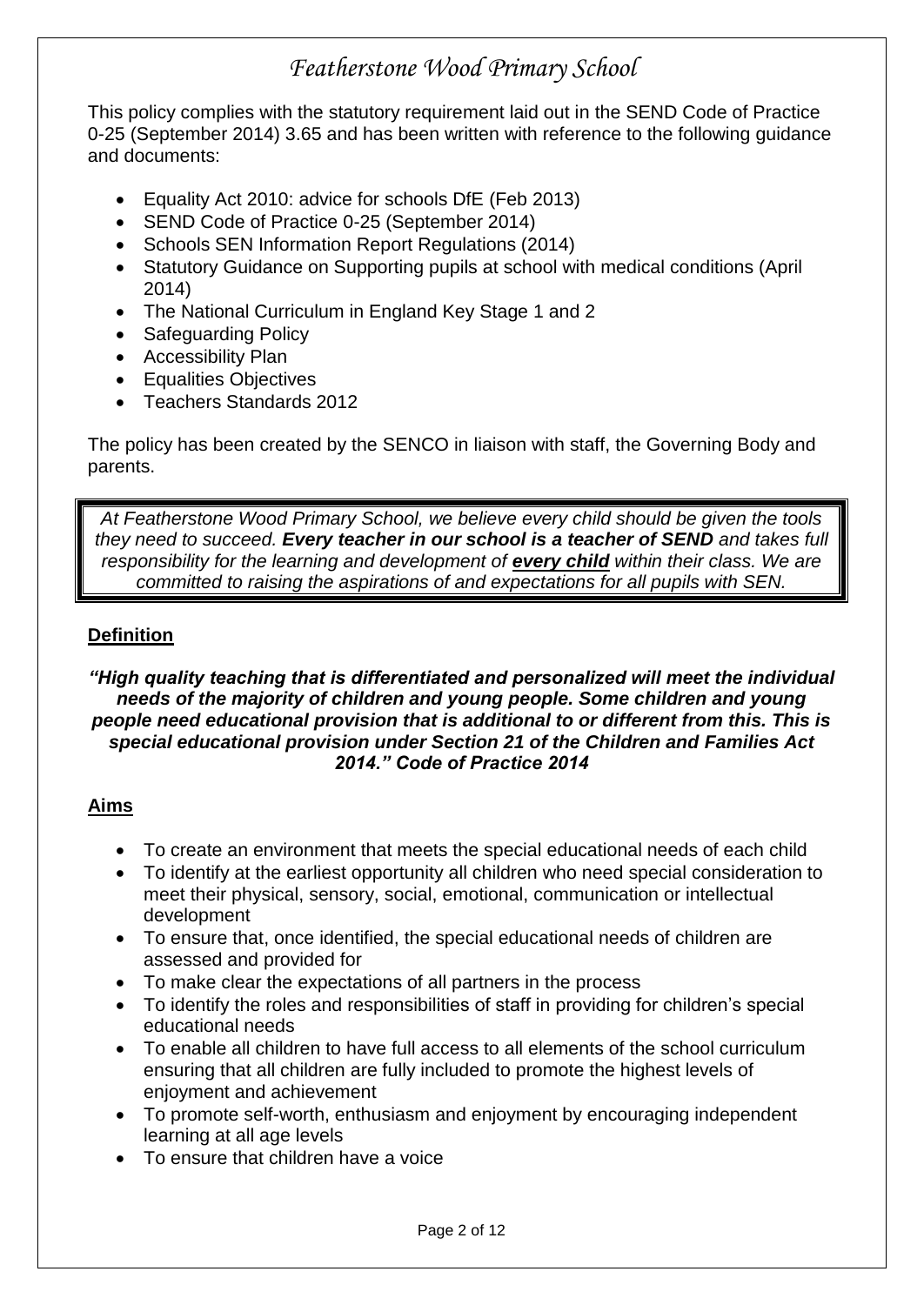To work collaboratively with parents, pupils, teachers and other professionals in developing a partnership of support

Learning needs are met in a variety of ways, in addition to "quality first teaching". The children have the opportunity to develop to their full potential with the guidance and support of their class teacher, the Special Education Needs Coordinator (SENCO), outreach teaching staff and other services. This policy describes the procedures and systems that have been established for providing an integrated education for all children with special needs, whilst providing access to a broad and balanced curriculum.

#### **Roles and Responsibilities**

#### **Role of the Headteacher (Miss Louise Shuttleworth):**

- to ensure policies are implemented on a classroom level
- to support the SENCO and SEN Governor with their responsibilities
- to ensure that statements are reviewed on time
- to keep Governors informed of school developments
- to liaise with the parents and external professionals in conjunction with the SENCO

#### **Role of SEN Governor (Mr Jason Brown):**

- to ensure that provision of SEN is implemented in accordance with Government guidelines and school policy
- to liaise regularly with the SENCO
- to be involved in reviewing and updating the SEN policy
- to be involved with monitoring and evaluating the school's SEN provision

#### **Role of the SENCO (Miss Sarah Haynes):**

- to oversee the day to day implementation of the SEN policy
- to co-ordinate provision for children with SEND
- to review the impact of provision as part of a graduated approach: assess, plan, do, review
- to liaise with and advise colleagues, including identification of appropriate intervention strategies within the school
- to manage the work of learning support teachers
- to oversee the records of all children with SEN
- to co-ordinate liaison with the parents of children with SEN
- to contribute to the in-service training of staff
- to liaise with external agencies
- to coordinate provision to ensure children's emotional, health and welfare needs are supported, including coordinating the work of our peer mediators and mentors
- to support the needs of More Able pupils and those with English as an Additional Language
- to manage the work of the Nurture Teaching Assistant and MSA's
- to liaise with external agencies
- to support parents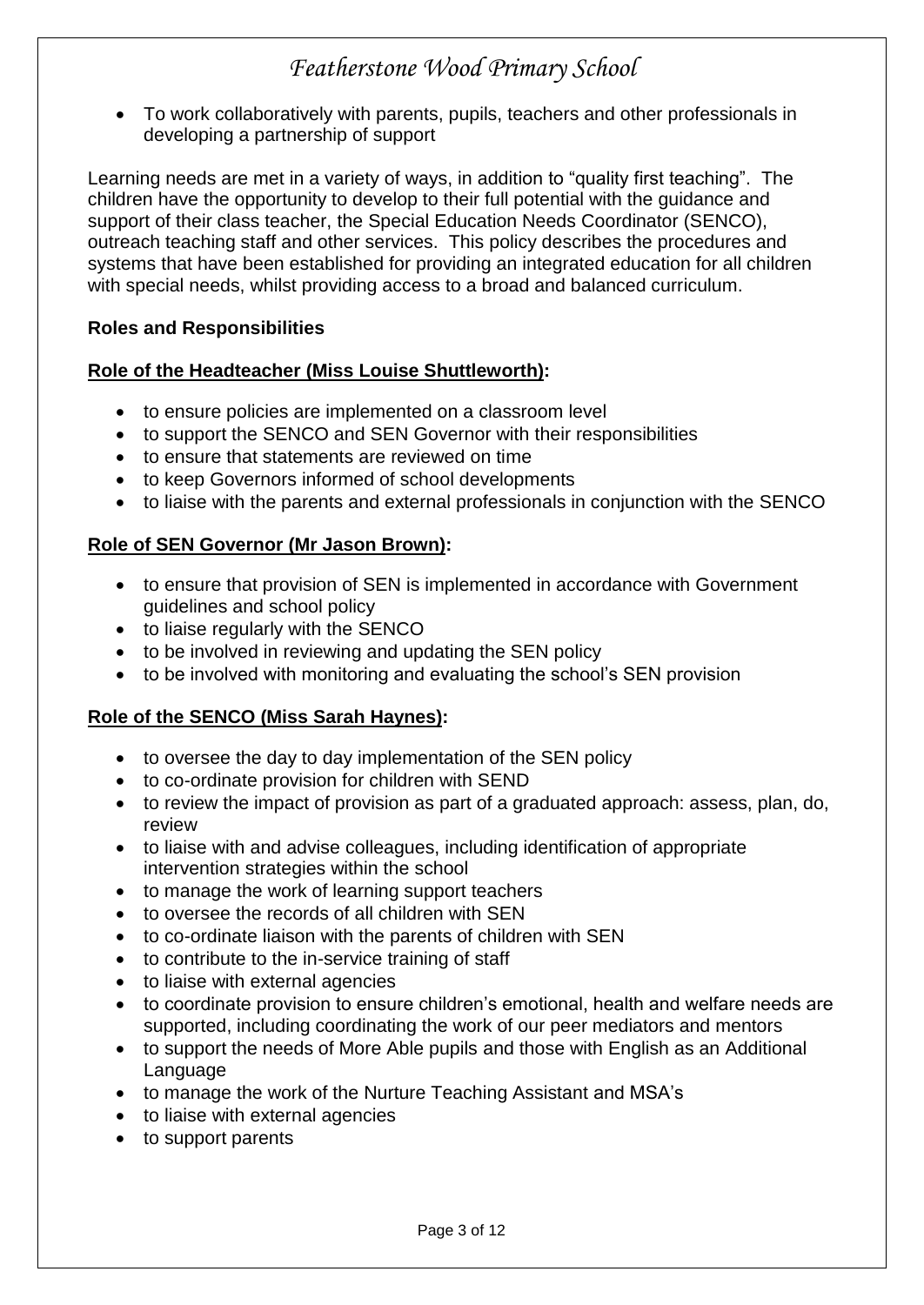#### **Classroom Teachers:**

- to be fully aware of the school's procedures for identifying, assessing and providing for pupils with SEN
- to plan to meet the needs of individual children
- to write and update a provision map to reflect the changing provision to meet the needs of all children within the class
- to write and implement Personal Learning Plans for individual children, if appropriate, in consultation with the SENCO
- to review SEN support at least termly with parents, children and all staff involved in the provision for that child
- to work closely with support staff and provide guidance in implementing whole school
- intervention strategies and work to meet individual targets
- to write and regularly update 'one-page profiles' (classroom 'passports') for identified pupils outlining their additional needs and best ways to support them

#### **Teaching Assistants:**

- to support staff with the educational, physical, social and pastoral needs of the pupils
- to promote the highest standards of work
- to develop positive relationships with children which promote and reinforce self esteem
- to support children in group or individual situations
- to clarify and explain teacher instructions, where needed
- to help children access materials and equipment
- to encourage children to concentrate and complete tasks
- to inform teaching staff of any rising concerns regarding individual children
- to be aware of the needs and targets of children with special educational needs

#### **Identification, Assessment and Provision**

#### **Definition of Special Educational Needs:**

*"A child or young person has SEN if they have a learning difficulty or disability which calls for special educational provision to be made for him or her. A child… has a learning difficulty or disability if he or she:*

- *has a significantly greater difficulty in learning than the majority of others of the same age, or*
- *has a disability which prevents or hinders him or her from making use of facilities of a kind generally provided for others of the same age."*

*Code of Practice 2014*

Children must not be regarded as having a learning difficulty solely because the language or form of language of their home is different from the language in which they will be taught.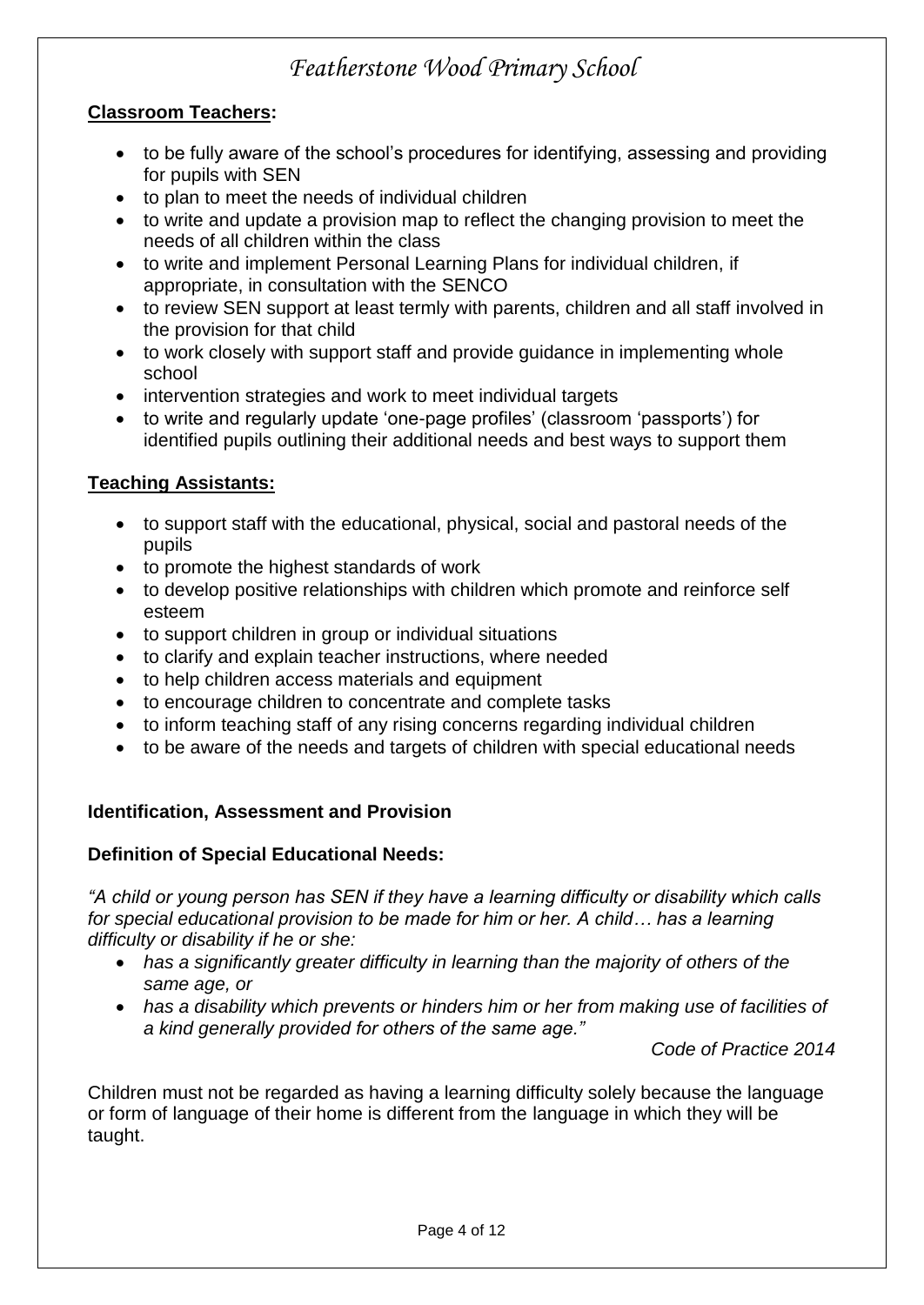#### **Special Educational Provision:**

*"High quality teaching that is differentiated and personalized will meet the individual needs of the majority of children and young people. Some children and young people need educational provision that is additional to or different from this. This is special educational provision under Section 21 of the Children and Families Act 2014."* 

*"Special educational provision is underpinned by high quality teaching and is compromised by anything less."*

*Code of Practice 2014*

All teachers are responsible for identifying and responding to the special educational needs of their children. All teachers in the school follow a continuous cycle of planning, teaching and assessing the learning needs of all children. This enables them to identify children who may fall outside the expected range for the year group and who may have special educational needs.

*"Where a pupil is identified as having SEN, schools should take action to remove barriers to learning and put effective special educational provision in place."* 

*Code of Practice 2014*

#### **Identification**

Assessment procedures are in place to monitor pupil attainment. Children with special educational needs may be identified through:-

- assessments
- information from previous settings and key stages
- discussion with colleagues, child or parental concerns
- pupil progress meetings with the Class teacher, Headteacher and SENCO
- external agencies

Before a child is officially identified as having SEN and recorded on the SEN register:

- they will have had access to personalised quality first teaching
- they will usually have had adjustments and interventions to support them to make accelerated progress
- the child's learning and development will have been discussed with parents, class teacher and the SENCO

We identify the needs of pupils by considering the needs of the 'whole child,' not just the special educational needs. We recognise that there are other factors which may impact on a child's progress and attainment which do not constitute a SEN. These may include: disability, attendance, EAL, health and welfare, being in receipt of a Pupil Premium Grant, being a Looked After Child.

#### **Provision**

When a child is identified as having special needs, the school will adopt a 'graduated response' approach which recognises that there is a continuum of needs and brings increasing specialist expertise to assess the difficulties that a child may be having.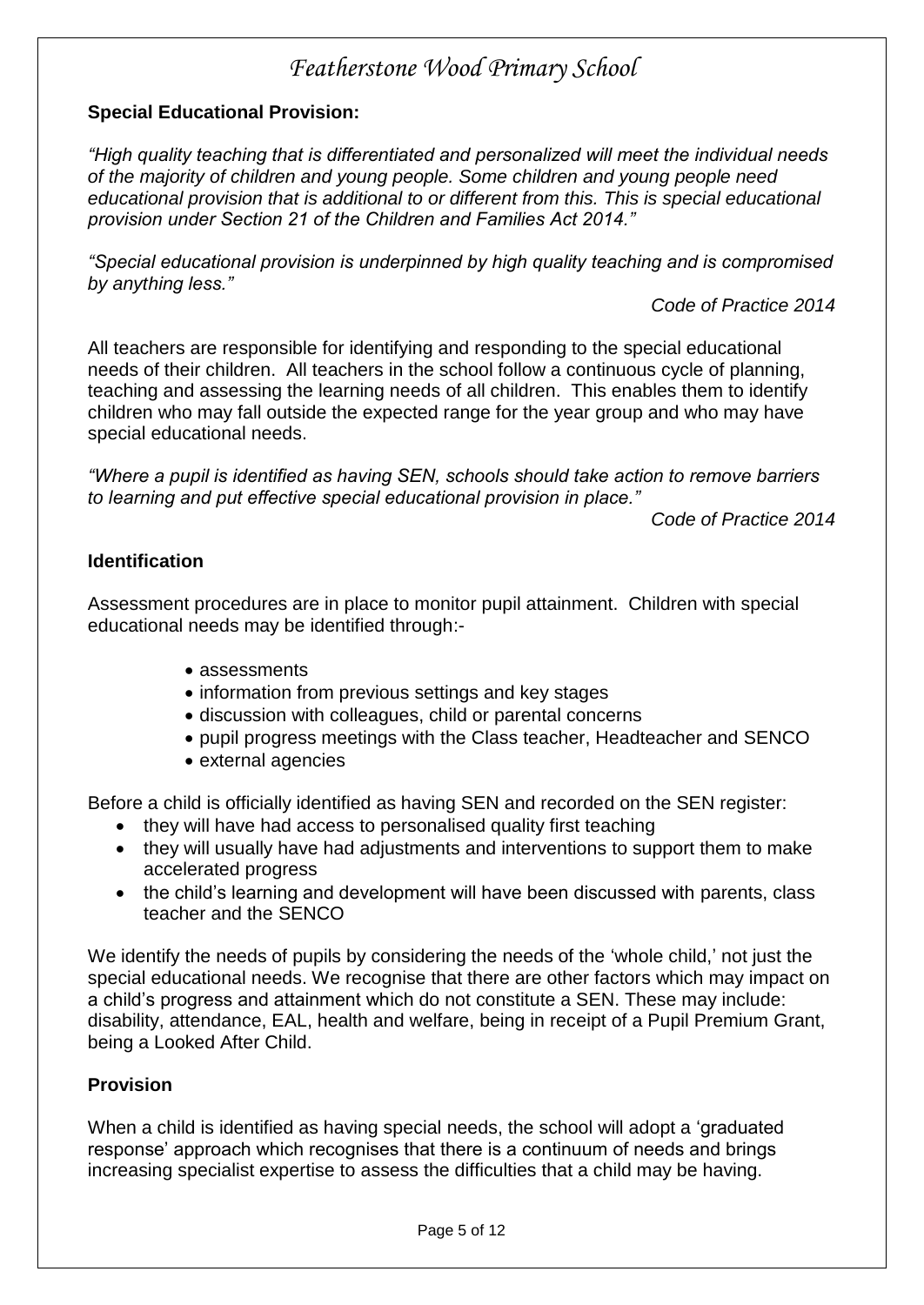Once identified, the SENCO and the class teacher will use the information gathered to:

- Assess: carry out a clear analysis of the pupil's needs. Parents will be involved in forming this assessment of needs.
- Plan: the support and intervention provided should be selected to meet the outcomes identified for the pupil. Where it is decided to provide a pupil with SEN support, the parents will be formally notified.
- Do: the class teacher will remain responsible for working with the child on a daily basis.
- Review: the effectiveness of the support and interventions will be reviewed and their impact evaluated. Parents will again be involved in planning next steps.

High quality teaching, differentiated for all pupils is the first step in responding to pupils who have or may have SEN. The school regularly reviews the quality of teaching for all pupils.

SEN support may include:

- different learning materials and equipment
- some group or individual support
- staff development and training to introduce more effective strategies
- access to external professionals for advice

#### **The four broad areas of need which should be planned for are:**

- 1. **Communication and interaction -** children with Speech, Language and Communication needs (SLCN) may have difficulties in some or all of the aspects of speech, language or social communication. Children and young people with ASD, including Asperger's Syndrome and Autism, are likely to have particular difficulties with social interaction. They may also experience difficulties with language, communication and imagination. These children may require some or all of the following:
	- flexible teaching arrangements
	- help in acquiring, comprehending and using language
	- help in articulation
	- help in acquiring literacy skills
	- help in using alternative means of communication
	- help to use different means of communication confidently and competently or a range of purposes, including formal situations
	- help in organising and coordinating oral and written language
	- help in expressing, comprehending and using their own language, where English is not the first language
- 2. **Cognition and learning** children who learn at a slower pace than their peers, even with appropriate differentiation. They may demonstrate features of moderate, severe or profound learning difficulties, or specific learning difficulties, such as dyslexia or dyspraxia, requiring specific programs to aid progress in cognition and learning. These children may require some or all of the following:
	- flexible teaching arrangements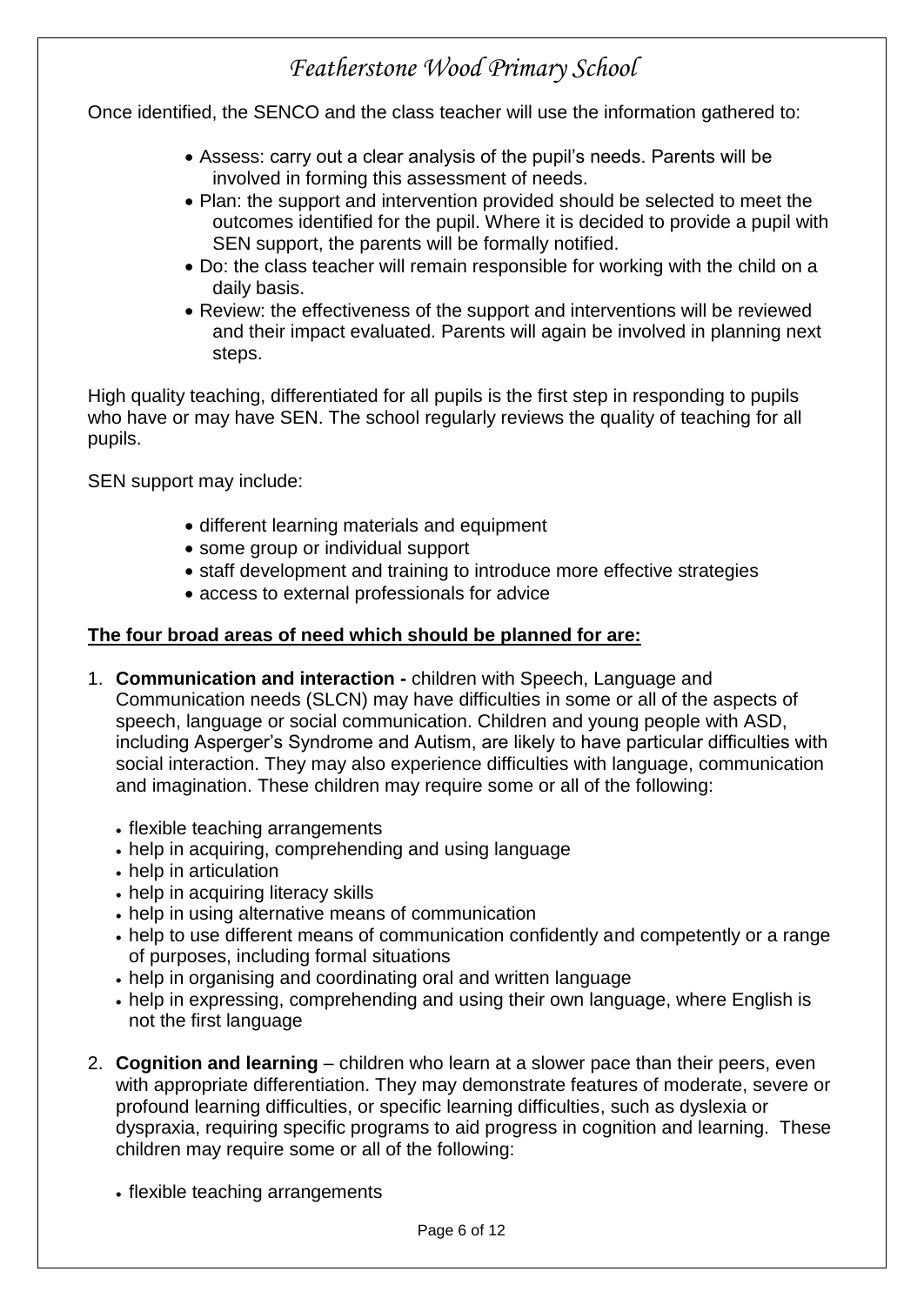- help with processing language, memory and reasoning skills
- help in organising and coordinating spoken and written English to aid cognition
- help with sequencing and organisational skills
- help with problem solving and developing concepts
- programs to aid improvement of fine and motor competencies
- support in the use of technical terms and abstract ideas
- help in understanding ideas, concepts and experiences when information cannot be gained through first-hand sensory or physical experiences
- 3. **Social, emotional and mental health difficulties** children who may experience a wide range of social and emotional difficulties which manifest themselves in many ways. This may include children who are withdrawn or isolated, as well as displaying challenging, disruptive or disturbing behavior. These behaviours may reflect underlying mental health difficulties. Other children may have disorders such as ADD, ADHD or attachment disorder. These children may require some or all of the following:
	- flexible teaching arrangements
	- help with development of social competence and emotional maturity
	- help in adjusting to school expectations and routines
	- help in acquiring the skills of positive interaction with peers and adults
	- specialised behavioural and cognitive approaches
	- re-channeling or refocusing to diminish repetitive and self-injurious behaviours
	- provision of class and school systems which control or censure negative or difficult behaviours and encourage positive behaviours
	- provision of a safe and supportive environment
- 4. **Sensory and/or physical needs** There is a wide range of sensory, multi-sensory and physical difficulties. The sensory range extends from profound and permanent deafness or visual impairment through to lesser levels of loss, which may be only temporary. For some children the inability to take part fully in school life causes significant emotional stress or physical fatigue. They may require some of the following:
	- flexible teaching arrangements
	- appropriate seating, acoustic conditioning and lighting
	- adaptations to the physical environment of the school
	- adaptations to school policies and procedures
	- access to alternative or augmented forms of communication
	- provision of tactile and kinesthetic materials
	- access to different amplification systems
	- access to low vision aids
	- access to all areas of the curriculum through specialist equipment, aids or furniture
	- regular and frequent access to specialist support

*The 4 broad areas of need give guidance as to the action the school needs to take, they are not intended to fit children into a category.*

#### **Managing pupil needs on the SEN register**

 The SENCO tracks all children receiving SEN support and reviews their progress at least once per term.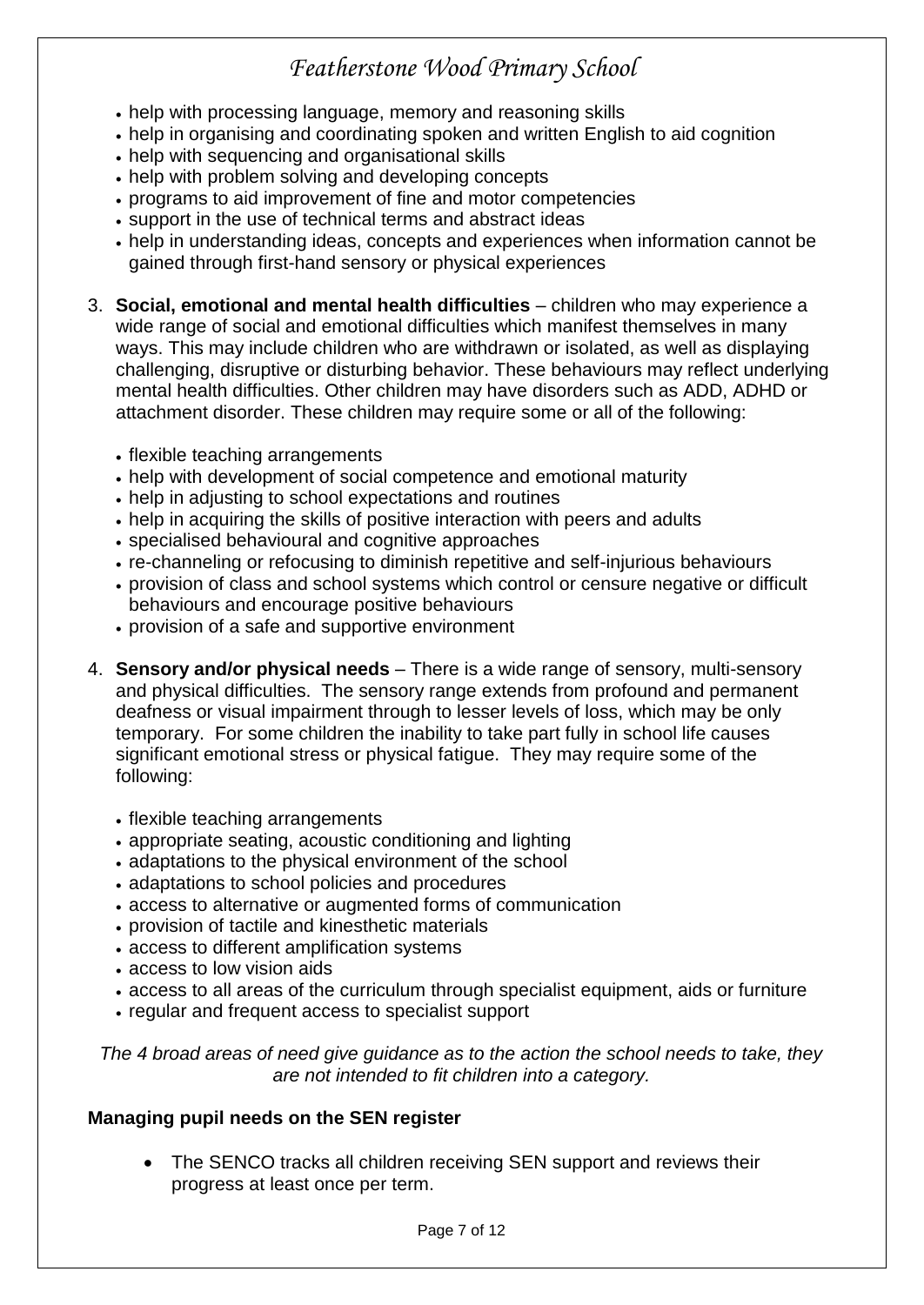- The governor with responsibility for SEN visits the school regularly to meet with the SENCO and review the provision of SEN within the school.
- The Class Teacher, together with the SENCO as appropriate, meets at least termly with parents of children receiving SEN support to review progress.

The whole school Provision Map is created termly, following Pupil Progress Meetings, and adjusted as needed. This records the strategies and provision in place to meet the needs of groups and individuals and is managed by the SENCO.

Individual *APDR plans* are written by Class Teachers, in partnership with the child (as appropriate), TA and parents, and are reviewed at least termly together with parents and children. These document how the *Assess, Plan, Do, Review Cycle* is being followed in order to meet the needs of individuals. At the termly review meeting, the current provision in place is evaluated to consider the impact it has had, and a plan is agreed for future provision.

#### *External Agencies*

We adopt a multi professional approach to all children within our care.

Where necessary, the SENCO may request the support of external agencies in providing more specialist advice in planning for effective provision. Parental consent must be given before involving external professionals. Where support is required from a number of agencies, this support may be sought through a Families First Assessment.

The external specialist will build on the strategies already used and may act in an advisory capacity or be involved in the child's learning directly. The delivery of the targets will continue to be the responsibility of the class teacher.

The following agencies are currently involved in informing the school's special provision:-

Educational Psychologist Speech Therapist Social workers School Nurses Community Nurses Child Development Centre Specialist Advisory Service Greenside Outreach Support Education support centre Behaviour advisors EAL support Speech and Language Team Pre school advisory support Woolgrove Outreach Larwood Outreach Greenside Outreach CLA team Education Support Centre Child and Adolescent Mental Health Team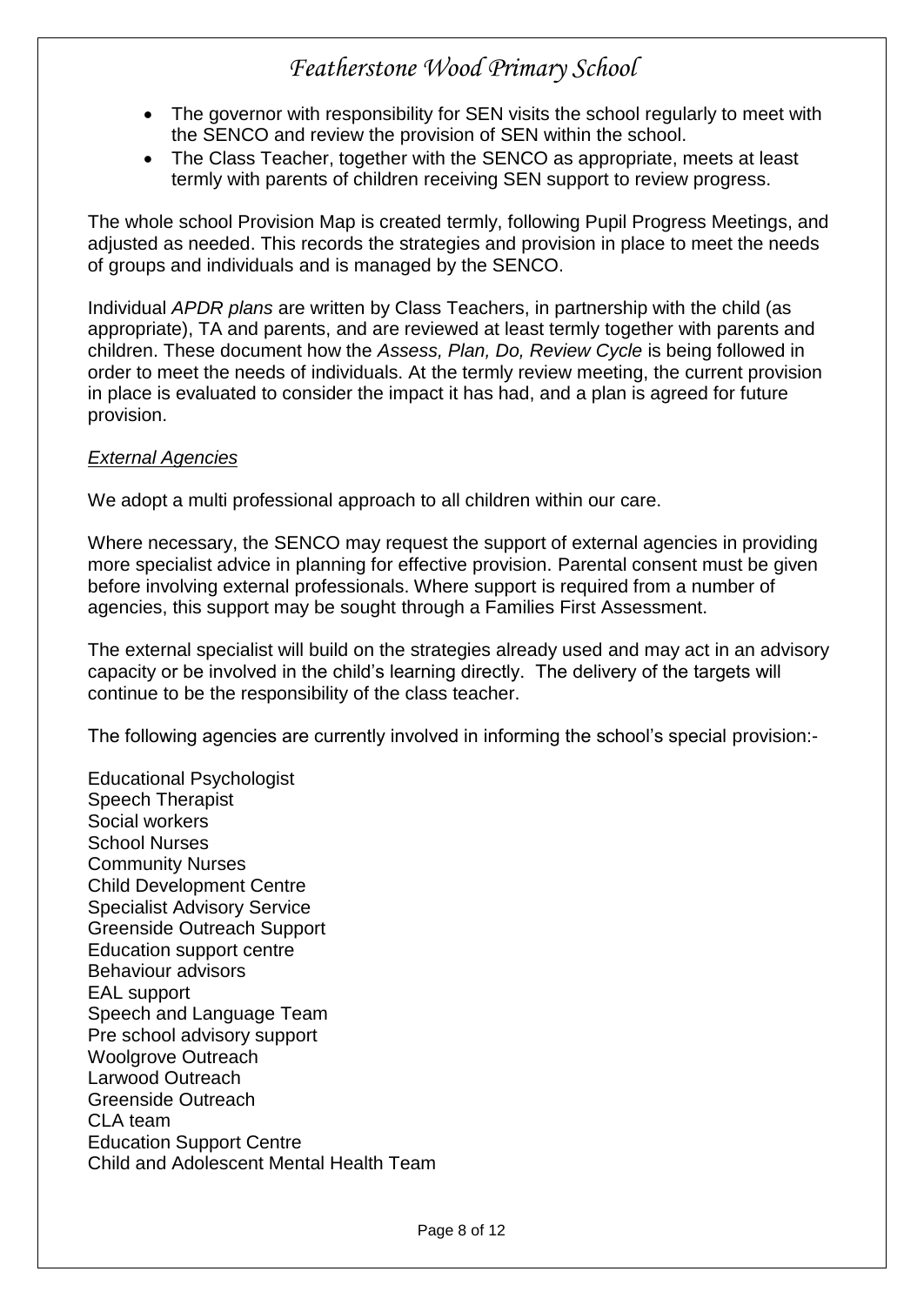#### *Requesting an Education, Health and Care Plan (EHCP)*

Where a child has not made expected progress despite purposeful activity by the school to meet the SEN, the school or parents should consider requesting an Education, Health and Care Plan (EHCP).

The school or parents can ask the local authority to conduct an Education, Health and Care needs assessment. The local authority must then make a decision about whether an EHCP needs assessment is necessary. Following an assessment, the local authority decides whether or not to issue an EHCP.

The EHCP must specify the outcomes sought for the child and decisions about content should be made together with parents and the child. The plan will detail the special educational provision required by the child.

All EHCPs will be reviewed annually with parent, pupil, LA, school and external professionals to consider amendments.

#### *Funding*

#### **Top-up High Needs Funding (HNF) and Local High Needs Funding (LHNF) in Mainstream Schools**

The SEND Funding in Mainstream Schools Banding Tool sets out Hertfordshire's approach to funding the special educational provision expected for children and young people in a mainstream school or early years setting. There is a guide in the tool that will explain how the different sections and tabs (worksheets) within the Excel tool operate and what information is required to ensure it works as expected.

The Tool will be used from 1st September 2020 to identify the provision for CYP in a variety of circumstances:

• CYP whose needs can be met from a school's own resources (Bands 0 and 1)

• CYP who are going through an Education, Health and Care Needs Assessment (EHCNA)

• Schools and settings making an application to the LHNF panels

#### *Criteria for exiting the SEN register*

During their time in school, the level of SEN support a child requires in order to meet their needs may vary. At sometimes, a high level of support may be needed, for example, during times of transition. It may be that at other times, the child is well supported with a lower level of support. Through our graduated approach, the level and type of support given will be adjusted as appropriate.

There may be situations where a child is no longer felt to require SEN support. For example, in the case of a child entering nursery with Speech, Language and Communication Needs who receives early intervention to catch up with their peers. In such cases, a discussion with take place between the parents, class teacher and SENCO, taking into account the views of a child. Following agreement, the child's name may be removed from the SEN register. The child's progress will continue to be monitored through termly Pupil Progress Meetings and if concerns arise, the graduated approach will again be followed to provide appropriate SEN support.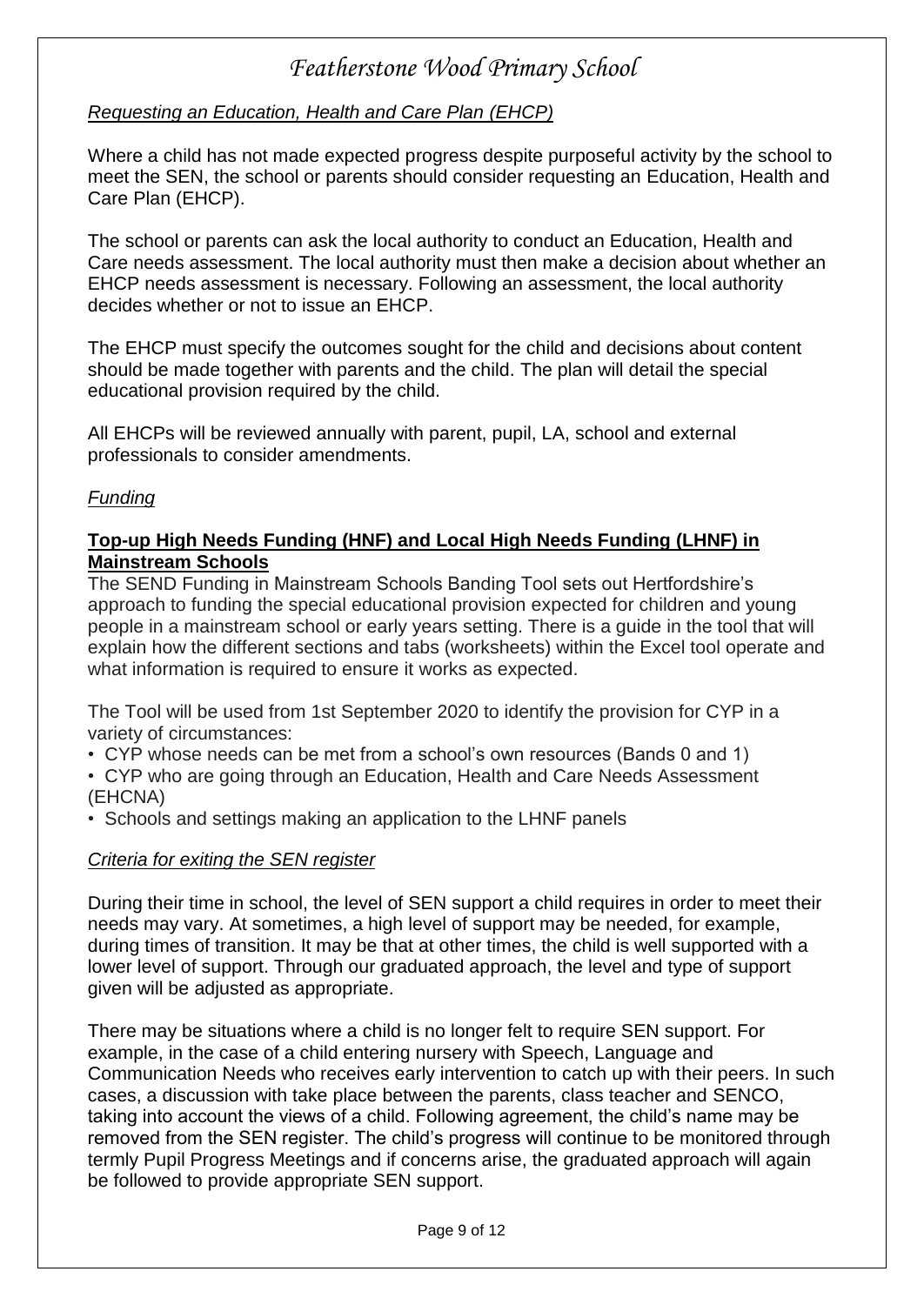#### **Pupil Participation**

*'Children, who are capable of forming views, have a right to receive and make known information, to express opinion, and to have that opinion taken into account in any matters affecting them. The views of the child should be given due weight to the age, maturity and capability of the child'.*

*(UN convention on the Rights of the Child – Articles 12/13)*

Children are encouraged to set, monitor progress and review their personal learning targets. This is done in conjunction with the class teacher and parents. Within the SEN Review process, children's views about their learning are sought and recorded in different ways as appropriate, e.g. through pictures, adult scribing, individual conferencing with the class teacher.

#### **Partnership with Parents**

*"Where a pupil is receiving SEN support, schools should talk to parents regularly to set clear outcomes and review progress towards them, discuss the activities and support that*  will help achieve them, and identify the responsibilities of the parent, the pupil and the *school."* 

*Code of Practice, 2014*

Parents are informed when a teacher has concerns about a child's progress and are consulted with regard to the action to be taken. When a decision is made to provide SEN support, this will always be after consultation with the parents. Parents are encouraged to meet regularly with the class teacher and SENCO and to support the targets at home. The school liaises regularly with parents of children with special educational needs through Home / School books, meetings and newsletters. Records are kept of all parental contact.

In line with the Code of Practice, the school has published information about the implementation of the SEN policy in the **SEN Information Report**, which can be found on the school website. The report provides more information about how we work together with parents.

#### **Admission Arrangements**

*See Admissions Policy for school (located on school website)*

#### **Supporting pupils at school with medical conditions**

At Featherstone Wood we recognise that pupils with medical conditions should be properly supported so that they have full access to education, including school trips and physical education. Some children with medical conditions may be disabled and where this is the case the school will comply with its duties under the Equality Act 2010.

Arrangements are in place to support pupils at school with medical conditions and details can be found within the 'Medicine and Supporting Pupils at School with Medical Conditions Policy.'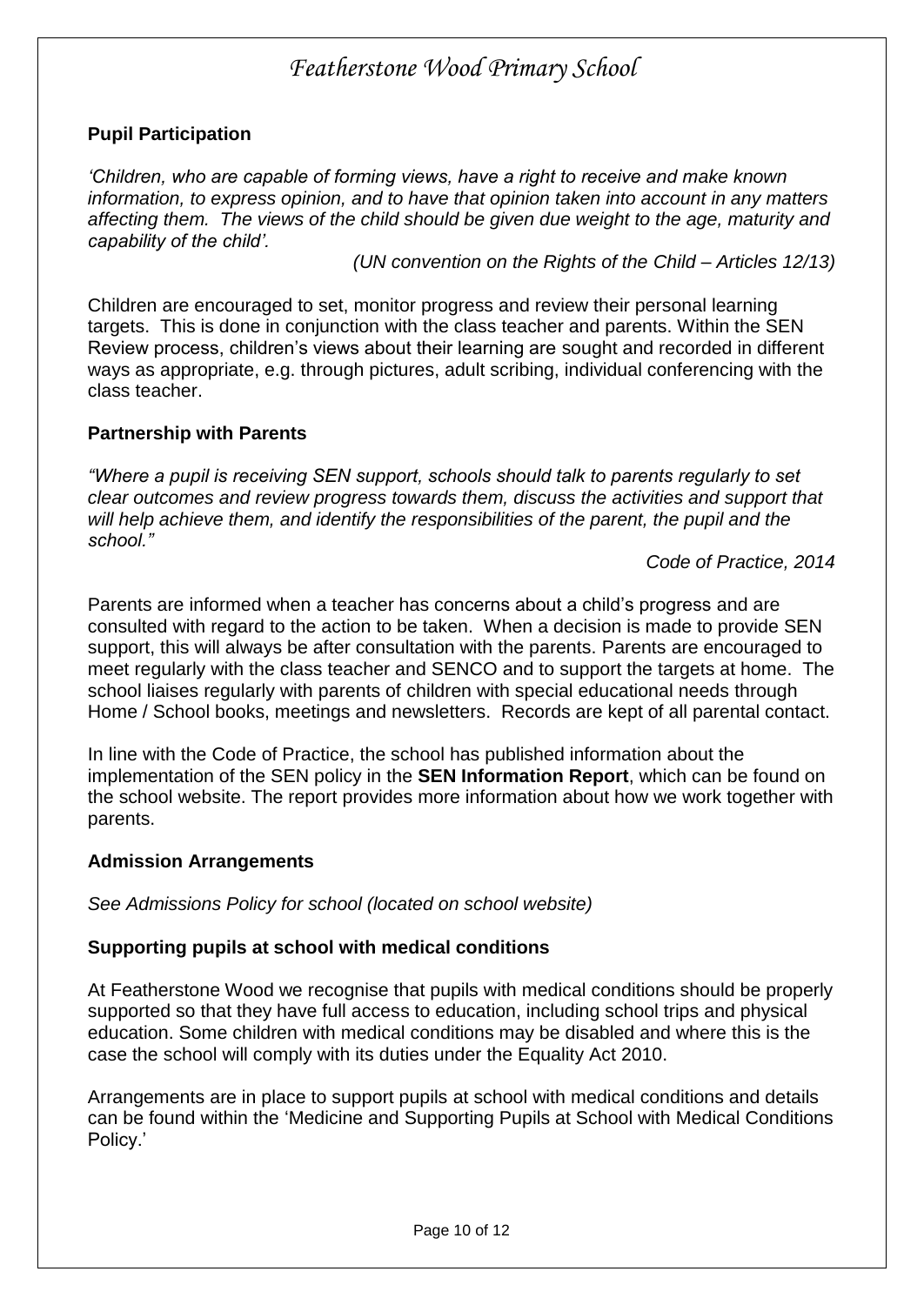#### **Safeguarding**

We have a DSP team who are responsible for implementing the school's safeguarding responsibilities. The details of this can be found within the 'Child Protection Policy.'

| <b>Louise Shuttleworth</b>   | Lead DSP (Designated Senior Person) |
|------------------------------|-------------------------------------|
| Sarah Haynes                 | Deputy DSP's                        |
| Paula Franklin               |                                     |
| <b>Kelly Shurmer-Elliott</b> |                                     |

#### **Supporting pupils with Transition**

We recognise that transitions can be particularly difficult for a child with SEN and disabilities, and we take steps to ensure that any transition is a smooth as possible. The SENCO liaises with past and future settings and meets with parents to ensure that needs are understood as fully as possible. Taster sessions are arranged, one page profiles and transition books are created and new adults are introduced to children. We take a great deal of time to prepare all children for the move on to secondary school. Where children have additional needs, a transition programme will be designed to support them during the transition year.

#### **Training**

All teachers and support staff undertake induction on taking up a post and this includes a meeting with the SENCO to explain the systems and structures in place around the school's SEND provision and practice and to discuss the needs of individual pupils. All staff attend training to enable them to provide appropriate support for all children including those with additional needs. When a child has a specific needs, staff will receive appropriate training if this is a new need to the school. The SENCO regularly attends SENCO network meetings in order to keep up to date with local and national updates in SEND.

#### **Storing and Managing Information**

All documents relating to children are stored securely within the SENCO's office and within the school's secure electronic recording system (CPOMS). *See GDPR Policy for school (located on school website)*

#### **Monitoring and Evaluation of SEND**

The SEN policy and provision will be reviewed on an annual basis. This review will be initiated by the Headteacher, SENCO and SEN Governor, and discussed as a whole staff. Parent and pupil views will also be sought.

Criteria for success include:

- the effectiveness of the systems for early identification and assessment of pupils with SEN
- the effective partnership between parents, staff and external professionals